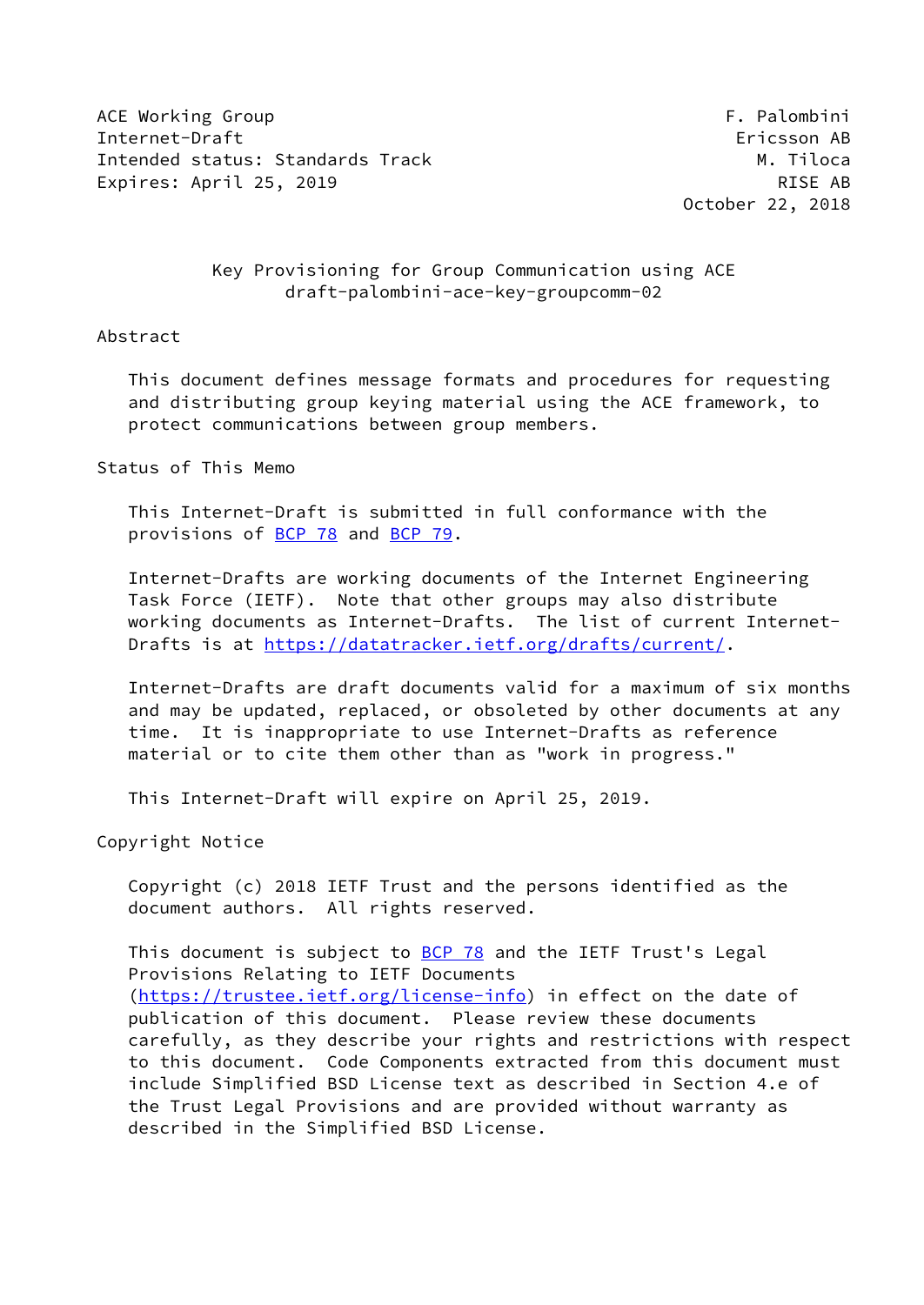## <span id="page-1-1"></span>Table of Contents

| $1$ .                                                       | $\overline{2}$  |
|-------------------------------------------------------------|-----------------|
|                                                             | $\overline{3}$  |
| 2.                                                          | $\overline{3}$  |
| 3.<br>Authorization to Join a Group                         | $\overline{5}$  |
|                                                             | 6               |
| $3.2$ . Authorization Response                              | $\overline{1}$  |
|                                                             | $\underline{8}$ |
|                                                             | $\underline{8}$ |
| Key Distribution Request<br>4.1.                            | 9               |
| Key Distribution Response<br>4.2.                           | <b>10</b>       |
| $5.$ Removal of a Node from the Group                       | 12              |
| 5.1.                                                        | 12              |
| Request to Leave the Group<br>5.2.                          | 12              |
| $6.$ Retrieval of Updated Keying Material                   | 13              |
| Key Re-Distribution Request<br>6.1.                         | 13              |
| Key Re-Distribution Response<br>6.2.                        | 13              |
| $\overline{1}$ . Retrieval of Public Keys for Group Members | 13              |
|                                                             | 14              |
|                                                             | 14              |
|                                                             | 15              |
| 9.                                                          | 15              |
|                                                             | 15              |
| 10.1.                                                       | 15              |
| 10.2. Informative References                                | 16              |
|                                                             | 17              |
|                                                             | 17              |
|                                                             |                 |

# <span id="page-1-0"></span>[1](#page-1-0). Introduction

This document expands the ACE framework  $[\underline{I-D.ietf-ace-oauth-authz}]$  to define the format of messages used to request, distribute and renew the keying material in a group communication scenario, e.g. based on multicast [[RFC7390](https://datatracker.ietf.org/doc/pdf/rfc7390)] or on publishing-subscribing [\[I-D.ietf-core-coap-pubsub](#page-17-2)].

 Profiles that use group communication can build on this document to specify the selection of the message parameters defined in this document to use and their values. Known applications that can benefit from this document would be, for example, profiles addressing group communication based on multicast [\[RFC7390](https://datatracker.ietf.org/doc/pdf/rfc7390)] or publishing/ subscribing [\[I-D.ietf-core-coap-pubsub](#page-17-2)] in ACE.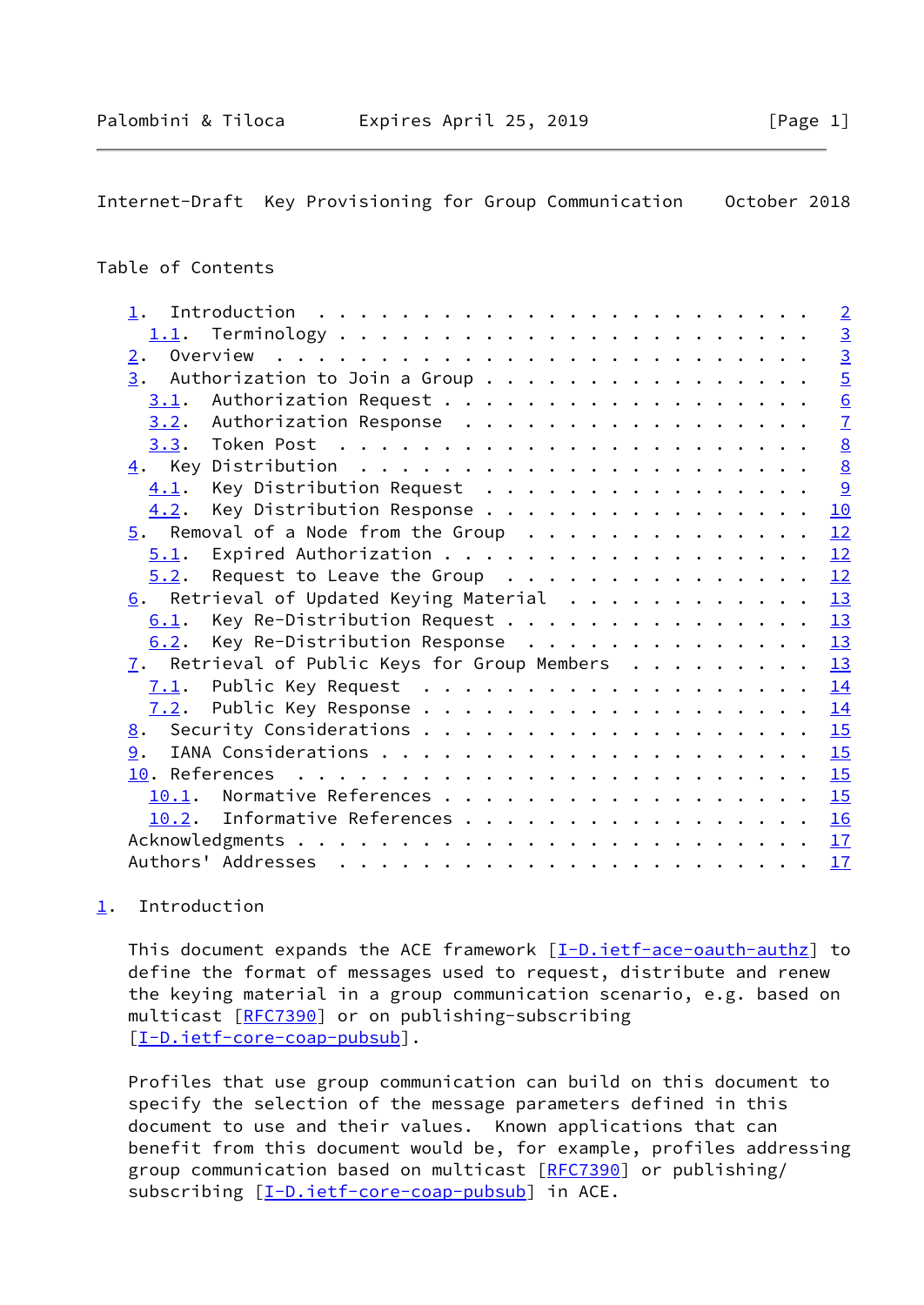If the application requires backward and forward security, updated keying material is generated and distributed to the group members (rekeying), when membership changes. A key management scheme performs the actual distribution of the updated keying material to

| Palombini & Tiloca | Expires April 25, 2019 | [Page 2] |
|--------------------|------------------------|----------|
|                    |                        |          |

<span id="page-2-1"></span>Internet-Draft Key Provisioning for Group Communication October 2018

 the group. In particular, the key management scheme rekeys the current group members when a new node joins the group, and the remaining group members when a node leaves the group. This document provides a message format for group rekeying that allows to fulfill these requirements. Rekeying mechanisms can be based on [\[RFC2093](https://datatracker.ietf.org/doc/pdf/rfc2093)], [\[RFC2094](https://datatracker.ietf.org/doc/pdf/rfc2094)] and [[RFC2627](https://datatracker.ietf.org/doc/pdf/rfc2627)].

## <span id="page-2-0"></span>[1.1](#page-2-0). Terminology

 The key words "MUST", "MUST NOT", "REQUIRED", "SHALL", "SHALL NOT", "SHOULD", "SHOULD NOT", "RECOMMENDED", "MAY", and "OPTIONAL" in this document are to be interpreted as described in [\[RFC2119](https://datatracker.ietf.org/doc/pdf/rfc2119)]. These words may also appear in this document in lowercase, absent their normative meanings.

 Readers are expected to be familiar with the terms and concepts described in [\[I-D.ietf-ace-oauth-authz](#page-16-4)] and [\[RFC8152](https://datatracker.ietf.org/doc/pdf/rfc8152)], such as Authorization Server (AS) and Resource Server (RS).

<span id="page-2-2"></span>[2](#page-2-2). Overview



Figure 1: Key Distribution Participants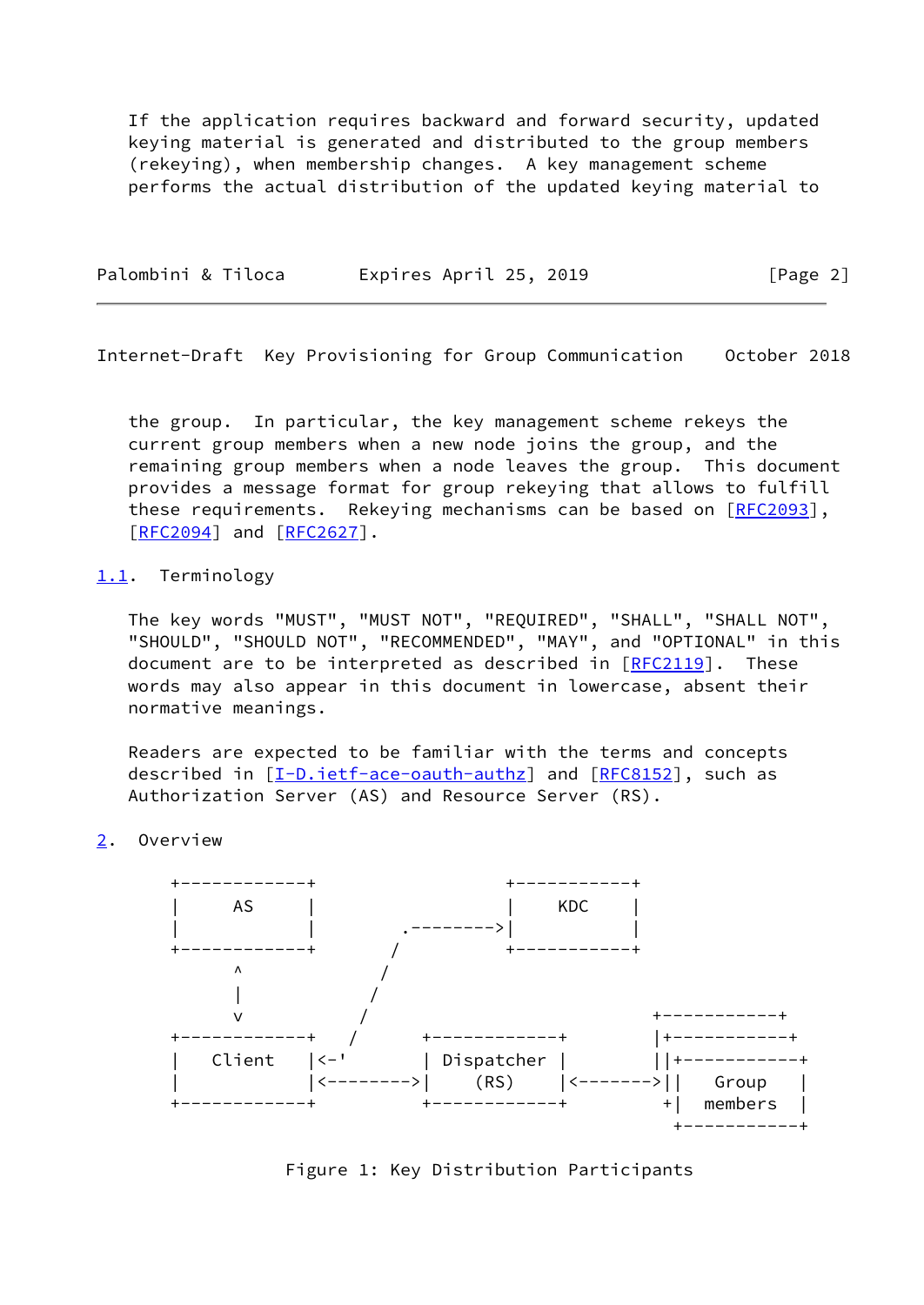The following participants (see Figure 1) take part in the authorization and key distribution.

- o Client (C): node that wants to join the group communication. It can request write and/or read rights.
- o Authorization Server (AS): same as AS in the ACE Framework; it enforces access policies, and knows if a node is allowed to join the group with write and/or read rights.
- o Key Distribution Center (KDC): maintains the keying material to protect group communications, and provides it to Clients

| Palombini & Tiloca | Expires April 25, 2019 | [Page 3] |
|--------------------|------------------------|----------|
|--------------------|------------------------|----------|

Internet-Draft Key Provisioning for Group Communication October 2018

 authorized to join the group. During the first part of the exchange  $(Section 3)$  $(Section 3)$ , it takes the role of the RS in the ACE Framework. During the second part  $(Section 4)$  $(Section 4)$ , which is not based on the ACE Framework, it distributes the keying material. In addition, it provides the latest keying material to group members when requested. If required by the application, the KDC renews and re-distributes the keying material in the group when membership changes.

 o Dispatcher: entity through which the Clients communicate with the group and which distributes messages to the group members. Examples of dispatchers are: the Broker node in a pub-sub setting; a relayer node for group communication that delivers group messages as multiple unicast messages to all group members; an implicit entity as in a multicast communication setting, where messages are transmitted to a multicast IP address and delivered on the transport channel.

This document specifies the message flows and formats for:

- o Authorizing a new node to join the group [\(Section 3](#page-5-0)), and providing it with the group keying material to communicate with the other group members  $(Section 4)$  $(Section 4)$ .
- o Removing of a current member from the group [\(Section 5](#page-12-0)).
- o Retrieving keying material as a current group member [\(Section 6](#page-13-1) and [Section 7\)](#page-14-2).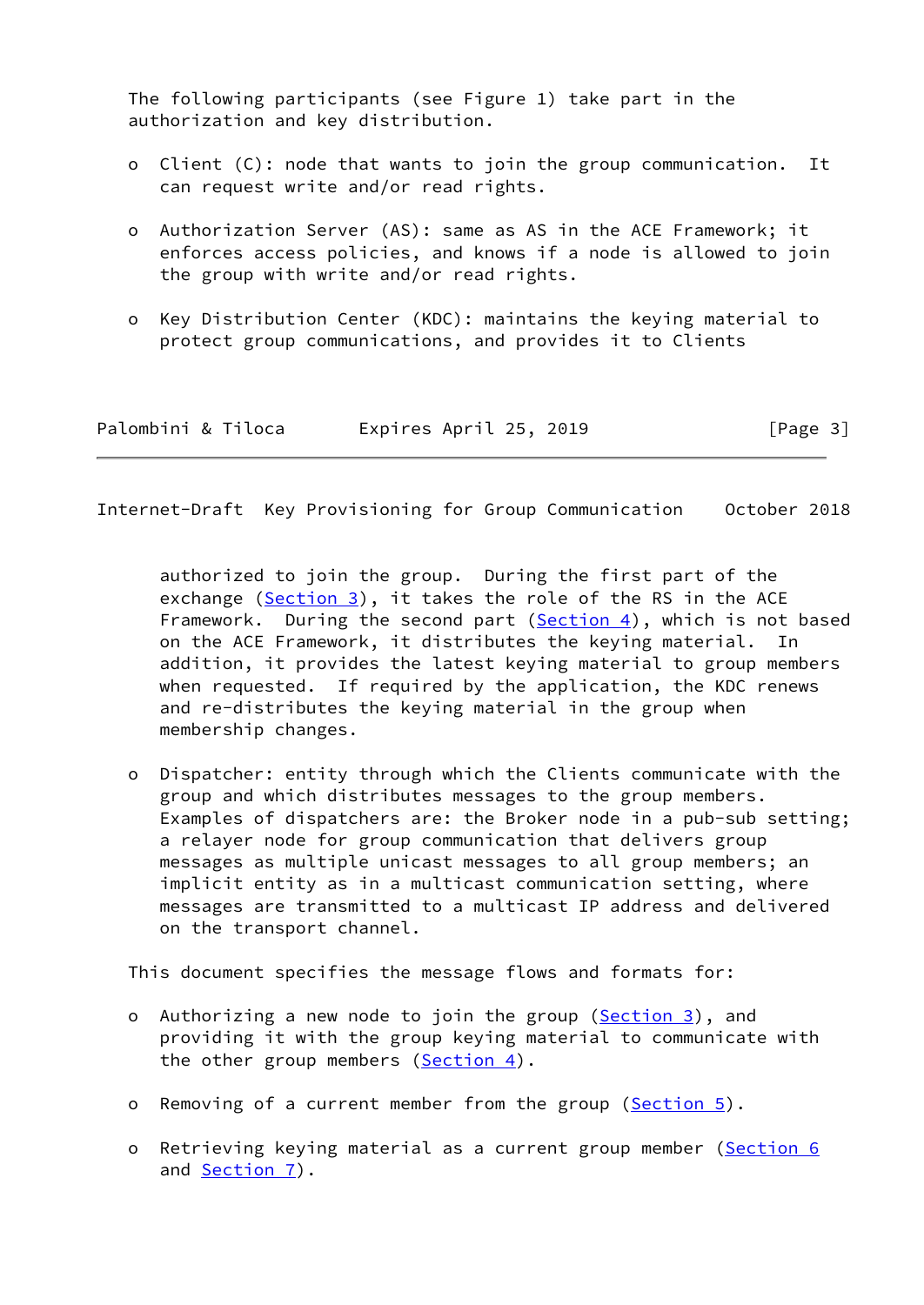o Renewing and re-distributing the group keying material (rekeying) upon a membership change in the group [\(Section 4.2](#page-10-0) and [Section 5\)](#page-12-0).

 Figure 2 provides a high level overview of the message flow for a node joining a group communication setting.

| Palombini & Tiloca | Expires April 25, 2019 | [Page 4] |
|--------------------|------------------------|----------|
|--------------------|------------------------|----------|

<span id="page-4-0"></span>Internet-Draft Key Provisioning for Group Communication October 2018

|                                                                   | AS. | KDC | Dispatcher                         | Group<br>Member |
|-------------------------------------------------------------------|-----|-----|------------------------------------|-----------------|
| Authorization Request                                             |     |     | Defined<br>in the ACE<br>framework |                 |
| Authorization Response                                            |     |     |                                    |                 |
|                                                                   |     |     |                                    |                 |
| ---- Key Distribution Request ------->                            |     |     |                                    |                 |
| <--- Key Distribution Response ------   --- Group Rekeying -----> |     |     |                                    |                 |
|                                                                   |     |     |                                    |                 |

## Figure 2: Message Flow Upon New Node's Joining

 The exchange of Authorization Request and Authorization Response between Client and AS MUST be secured, as specified by the ACE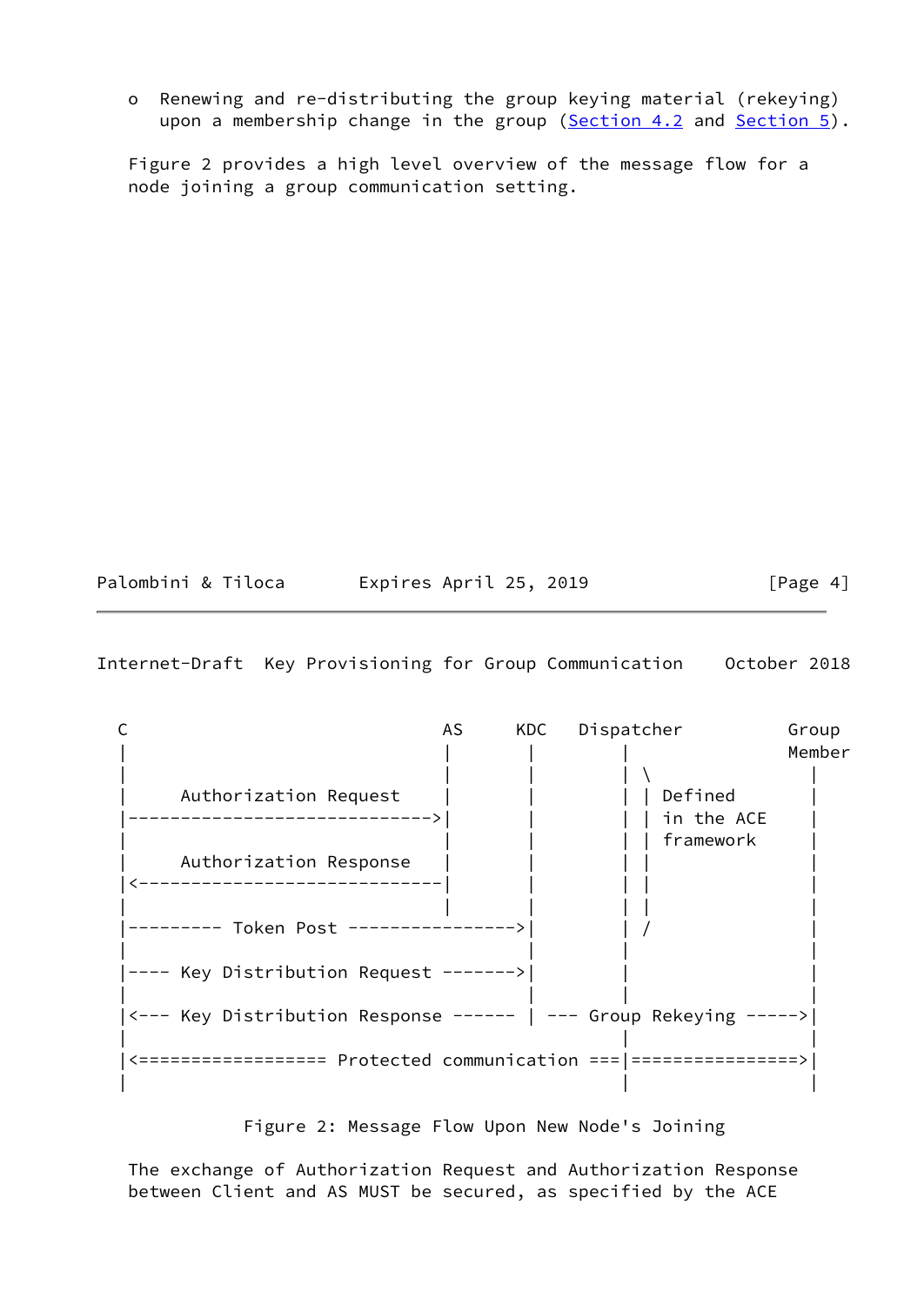profile used between Client and KDC.

 The exchange of Key Distribution Request and Key Distribution Response between Client and KDC MUST be secured, as a result of the ACE profile used between Client and KDC.

 All further communications between the Client and the KDC MUST be secured, for instance with the same security mechanism used for the Key Distribution exchange.

 All further communications between a Client and the other group members MUST be secured using the keying material provided in [Section 4](#page-8-1).

<span id="page-5-0"></span>[3](#page-5-0). Authorization to Join a Group

 This section describes in detail the format of messages exchanged by the participants when a node requests access to a group. The first part of the exchange is based on ACE [\[I-D.ietf-ace-oauth-authz](#page-16-4)].

As defined in [[I-D.ietf-ace-oauth-authz\]](#page-16-4), the Client requests from the AS an authorization to join the group through the KDC (see Section  $3.1$ ). If the request is approved and authorization is granted, the AS provides the Client with a proof-of-possession access token and parameters to securely communicate with the KDC (see

| Palombini & Tiloca | Expires April 25, 2019 | [Page 5] |
|--------------------|------------------------|----------|
|--------------------|------------------------|----------|

<span id="page-5-1"></span>Internet-Draft Key Provisioning for Group Communication October 2018

 [Section 3.2](#page-6-1)). Communications between the Client and the AS MUST be secured, and depends on the profile of ACE used.

Figure 3 gives an overview of the exchange described above.

Client AS KDC | | | |---- Authorization Request: POST /token ------>| | | | | |<--- Authorization Response: 2.01 (Created) ---| | | | | |----- POST Token: POST /authz-info --------------->| | |

Figure 3: Message Flow of Join Authorization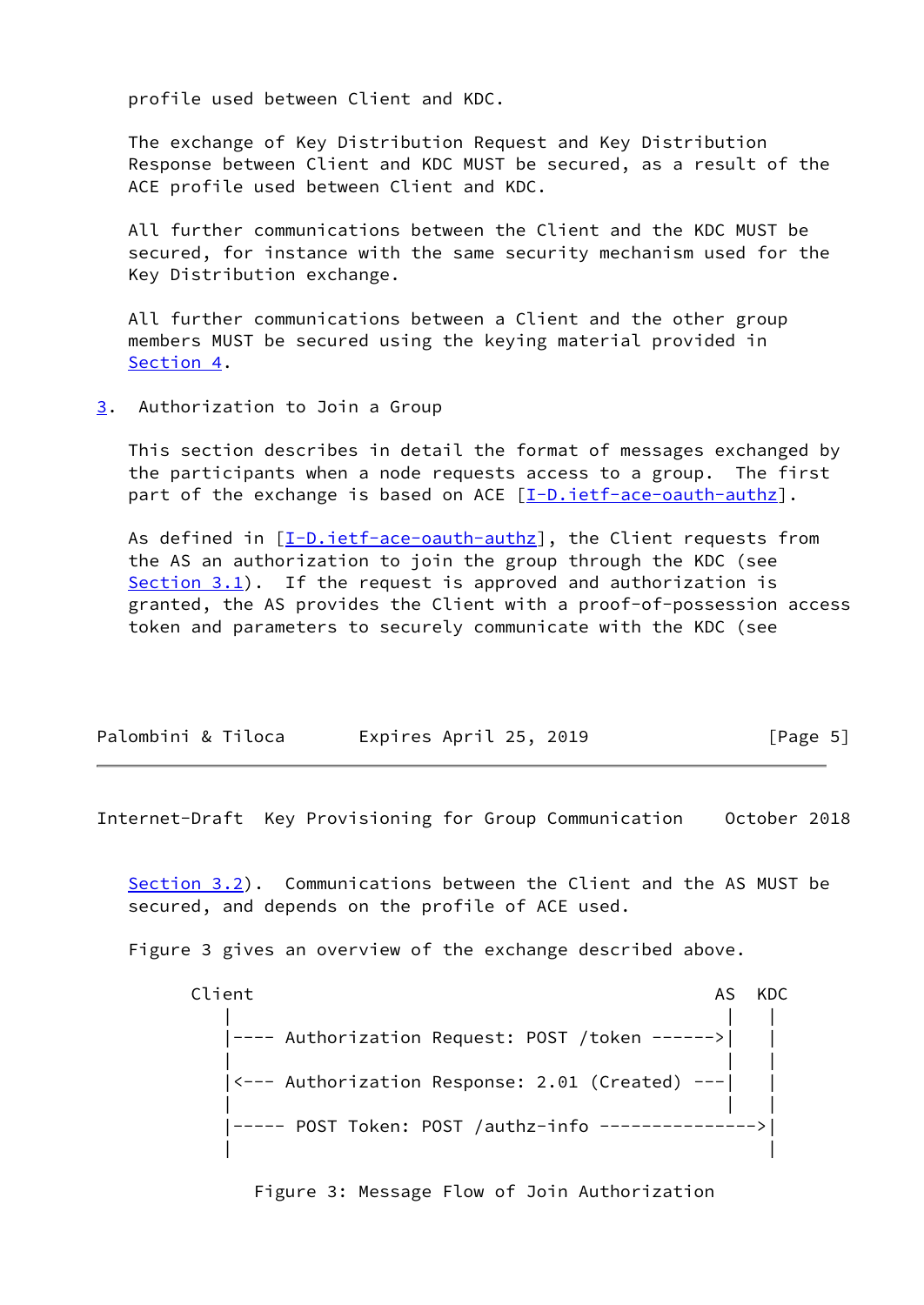#### <span id="page-6-0"></span>[3.1](#page-6-0). Authorization Request

 The Authorization Request sent from the Client to the AS is as defined in Section 5.6.1 of [\[I-D.ietf-ace-oauth-authz](#page-16-4)] and MUST contain the following parameters:

o 'grant\_type', with value "client\_credentials".

 Additionally, the Authorization Request MAY contain the following parameters, which, if included, MUST have the corresponding values:

- o 'scope', with value the identifier of the specific group or topic the Client wishes to access, and optionally the role(s) the Client wishes to take. This value is a CBOR array encoded as a byte string, which contains:
	- \* As first element, the identifier of the specific group or topic.
	- \* Optionally, as second element, the role (or CBOR array of roles) the Client wishes to take in the group.

 The encoding of the group or topic identifier and of the role identifiers is application specific.

- o 'req\_aud', as defined in Section 3.1 of [[I-D.ietf-ace-oauth-params\]](#page-17-3), with value an identifier of the KDC.
- o 'req\_cnf', as defined in Section 3.1 of [[I-D.ietf-ace-oauth-params\]](#page-17-3), optionally containing the public key or the certificate of the Client, if it wishes to communicate that to the AS.

| Palombini & Tiloca | Expires April 25, 2019 | [Page 6] |
|--------------------|------------------------|----------|
|--------------------|------------------------|----------|

<span id="page-6-2"></span>Internet-Draft Key Provisioning for Group Communication October 2018

- o Other additional parameters as defined in [[I-D.ietf-ace-oauth-authz\]](#page-16-4), if necessary.
- <span id="page-6-1"></span>[3.2](#page-6-1). Authorization Response

 The Authorization Response sent from the AS to the Client is as defined in Section 5.6.2 of [\[I-D.ietf-ace-oauth-authz](#page-16-4)] and MUST contain the following parameters: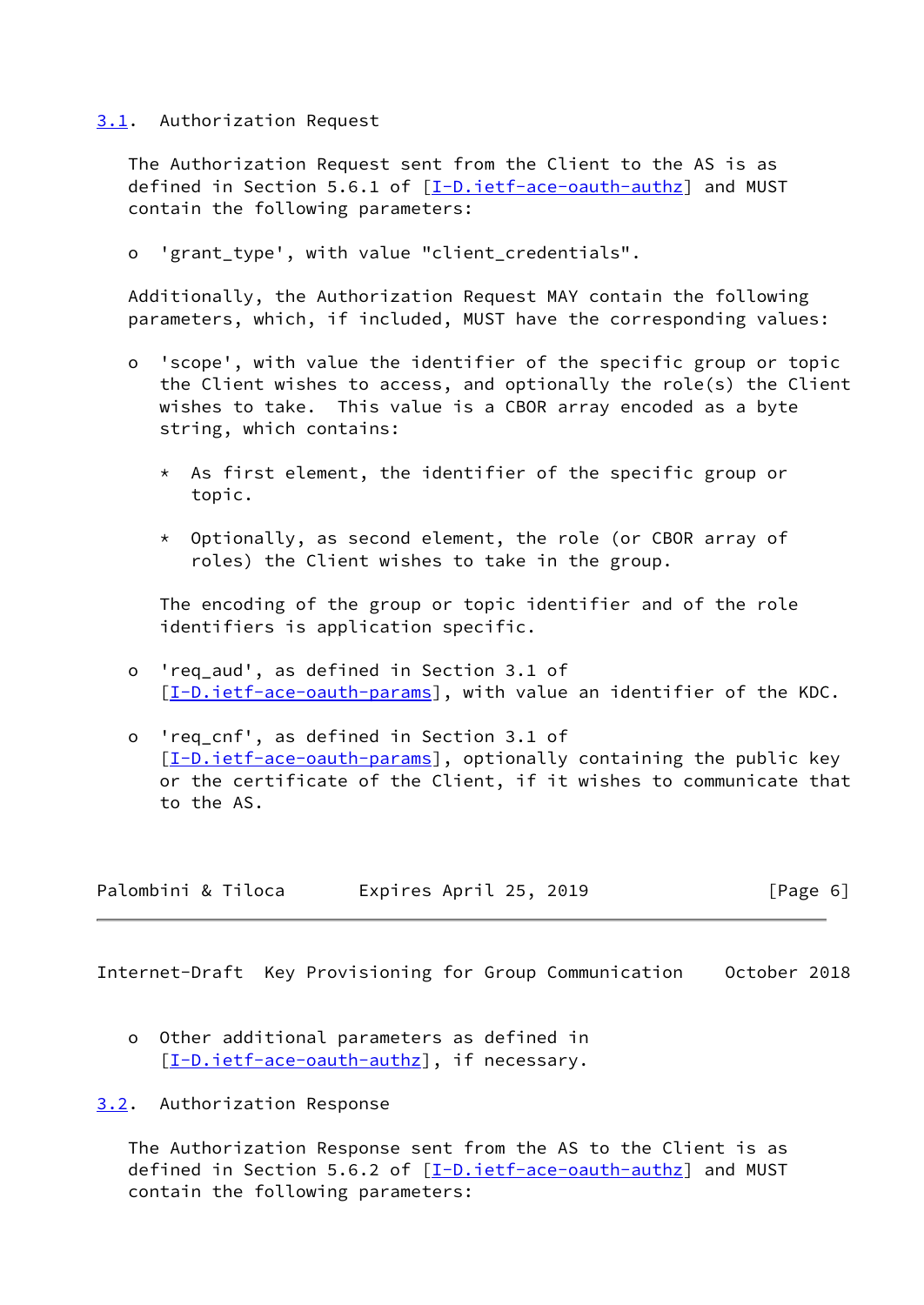- o 'access\_token', containing the proof-of-possession access token.
- o 'cnf' if symmetric keys are used, not present if asymmetric keys are used. This parameter is defined in Section 3.2 of [[I-D.ietf-ace-oauth-params\]](#page-17-3) and contains the symmetric proof-ofpossession key that the Client is supposed to use with the KDC.
- o 'rs\_cnf' if asymmetric keys are used, not present if symmetric keys are used. This parameter is as defined in Section 3.2 of [[I-D.ietf-ace-oauth-params\]](#page-17-3) and contains information about the public key of the KDC.
- o 'exp', contains the lifetime in seconds of the access token. This parameter MAY be omitted if the application defines how the expiration time is communicated to the Client via other means, or if it establishes a default value.

 Additionally, the Authorization Response MAY contain the following parameters, which, if included, MUST have the corresponding values:

- o 'scope', which mirrors the 'scope' parameter in the Authorization Request (see  $Section 3.1$ ). Its value is a CBOR array encoded as a byte string, containing:
	- $*$  As first element, the identifier of the specific group or topic the Client is authorized to access.
	- \* Optionally, as second element, the role (or CBOR array of roles) the Client is authorized to take in the group.

 The encoding of the group or topic identifier and of the role identifiers is application specific.

 o Other additional parameters as defined in [[I-D.ietf-ace-oauth-authz\]](#page-16-4), if necessary.

 The access token MUST contain all the parameters defined above (including the same 'scope' as in this message, if present, or the

Palombini & Tiloca and Expires April 25, 2019 [Page 7]

<span id="page-7-0"></span>Internet-Draft Key Provisioning for Group Communication October 2018

'scope' of the Authorization Request otherwise), and additionally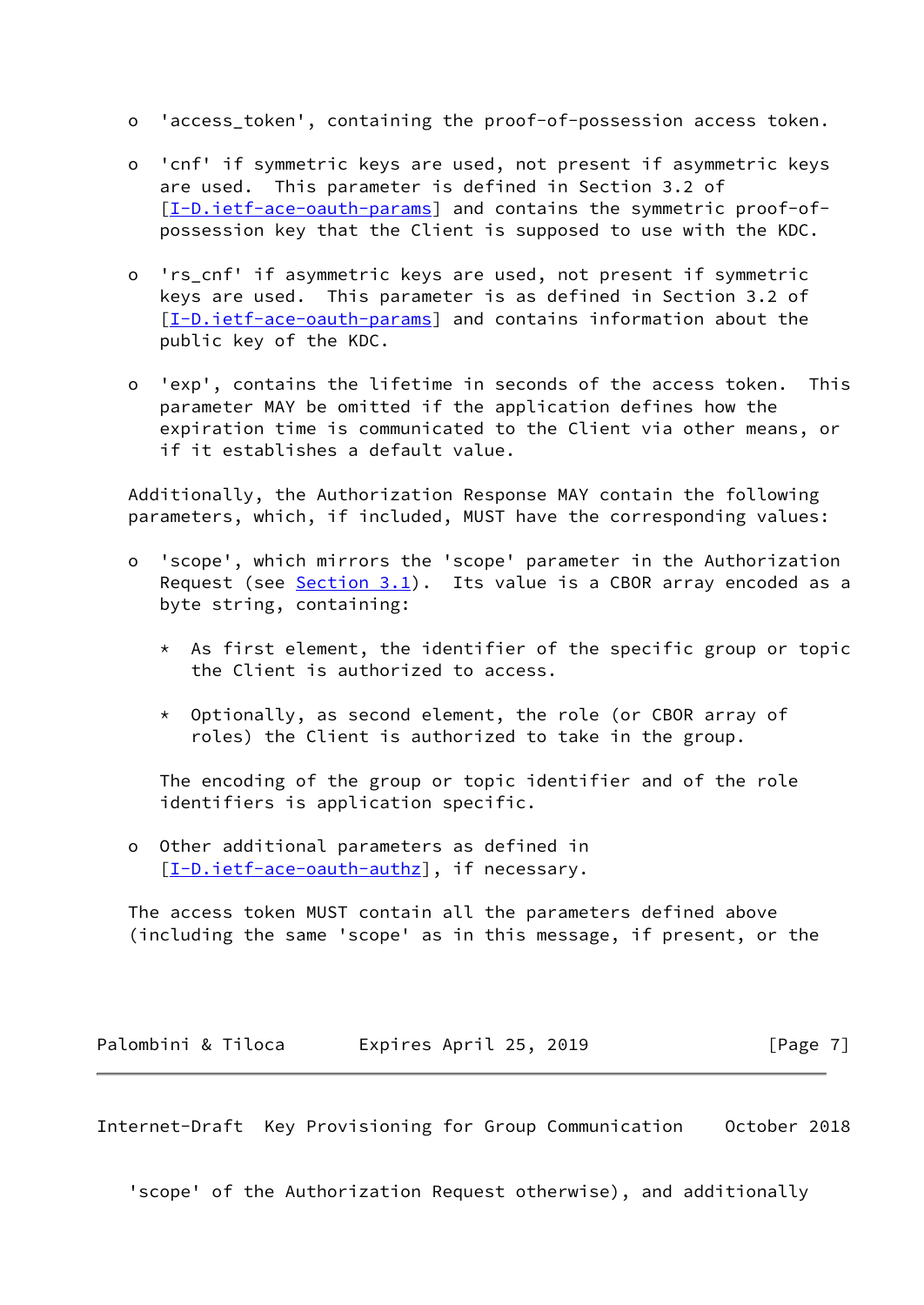other optional parameters the profile requires.

 When receiving an Authorization Request from a Client that was previously authorized, and which still owns a valid non expired access token, the AS can simply reply with an Authorization Response including a new access token.

## <span id="page-8-0"></span>[3.3](#page-8-0). Token Post

 The Client sends a CoAP POST request including the access token to the KDC, as specified in section 5.8.1 of  $[I-D.iettface-aauth-authz]$ . If the specific ACE profile defines it, the Client MAY use a different endpoint than /authz-info at the KDC to post the access token to. After successful verification, the Client is authorized to receive the group keying material from the KDC and join the group.

 Note that this step could be merged with the following message from the Client to the KDC, namely Key Distribution Request.

<span id="page-8-1"></span>[4](#page-8-1). Key Distribution

 This section defines how the keying material used for group communication is distributed from the KDC to the Client, when joining the group as a new member.

 If not previously established, the Client and the KDC MUST first establish a pairwise secure communication channel using ACE. The exchange of Key Distribution Request-Response MUST occur over that secure channel. The Client and the KDC MAY use that same secure channel to protect further pairwise communications, that MUST be secured.

 During this exchange, the Client sends a request to the AS, specifying the group it wishes to join (see  $Section 4.1$ ). Then, the KDC verifies the access token and that the Client is authorized to join that group; if so, it provides the Client with the keying material to securely communicate with the member of the group (see [Section 4.2](#page-10-0)).

Figure 4 gives an overview of the exchange described above.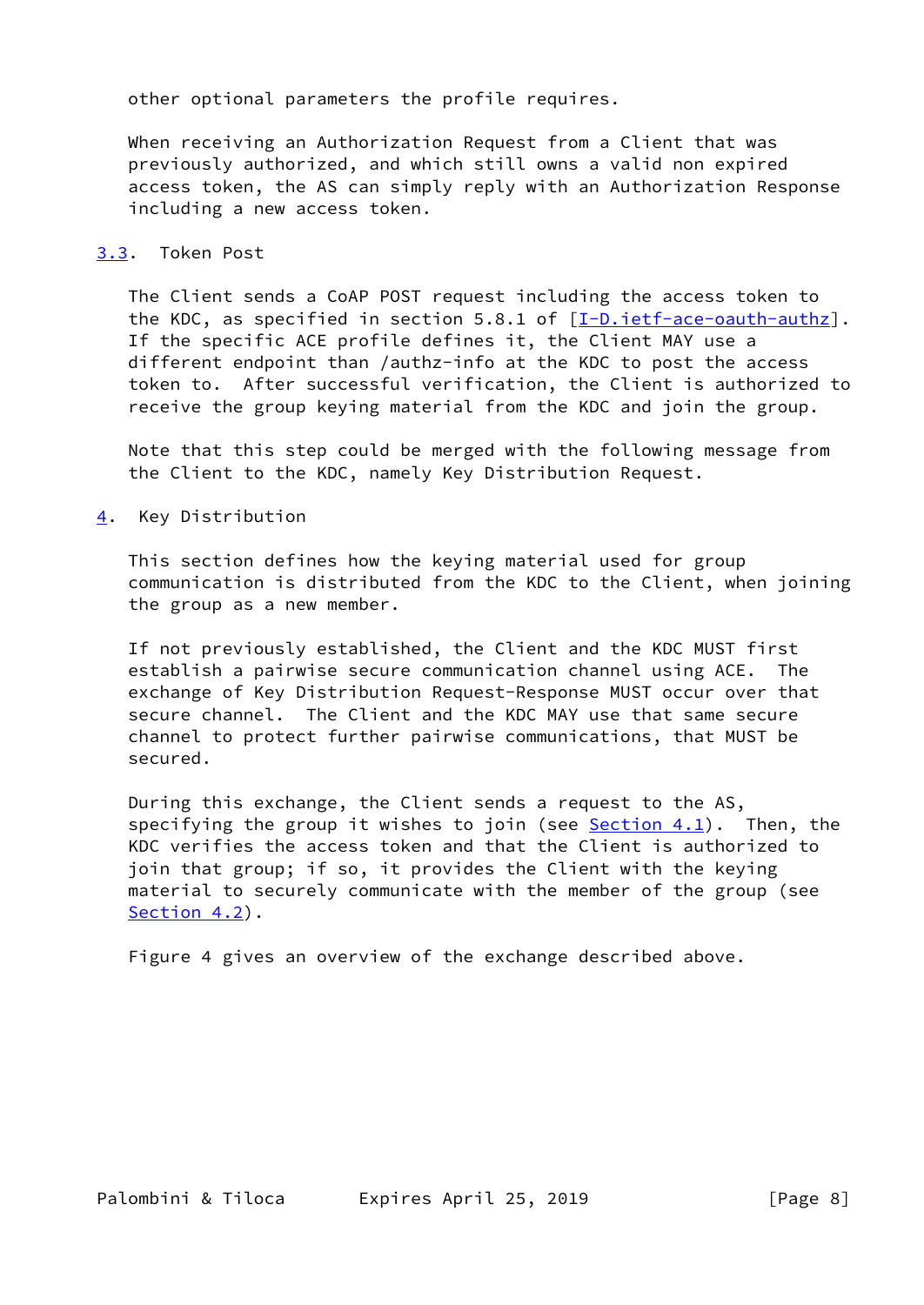<span id="page-9-1"></span>Client **KDC**  | | |---- Key Distribution Request: POST /group-id --->| | | |<--- Key Distribution Response: 2.01 (Created) ---| | |

Figure 4: Message Flow of Key Distribution to a New Group Member

 The same set of message can also be used for the following cases, when the Client is already a group member:

- o The Client wishes to (re-)get the current keying material, for cases such as expiration, loss or suspected mismatch, due to e.g. reboot or missed group rekeying. This is further discussed in [Section 6.](#page-13-1)
- o The Client wishes to (re-)get the public keys of other group members, e.g. if it is aware of new nodes joining the group after itself. This is further discussed in [Section 7](#page-14-2).

 Additionally, the format of the payload of the Key Distribution Response ( $Section 4.2$ ) can be reused for messages sent by the KDC to distribute updated group keying material, in case of a new node joining the group or of a current member leaving the group. The key management scheme used to send such messages could rely on, e.g., multicast in case of a new node joining or unicast in case of a node leaving the group.

 Note that proof-of-possession to bind the access token to the Client is performed by using the proof-of-possession key bound to the access token for establishing secure communication between the Client and the KDC.

<span id="page-9-0"></span>[4.1](#page-9-0). Key Distribution Request

 The Client sends a Key Distribution request to the KDC. This corresponds to a CoAP POST request to the endpoint in the KDC associated to the group to join. The endpoint in the KDC is associated to the 'scope' value of the Authorization Request/ Response. The payload of this request is a CBOR Map which MAY contain the following fields, which, if included, MUST have the corresponding values:

 o 'scope', with value the specific resource that the Client is authorized to access (i.e. group or topic identifier) and role(s),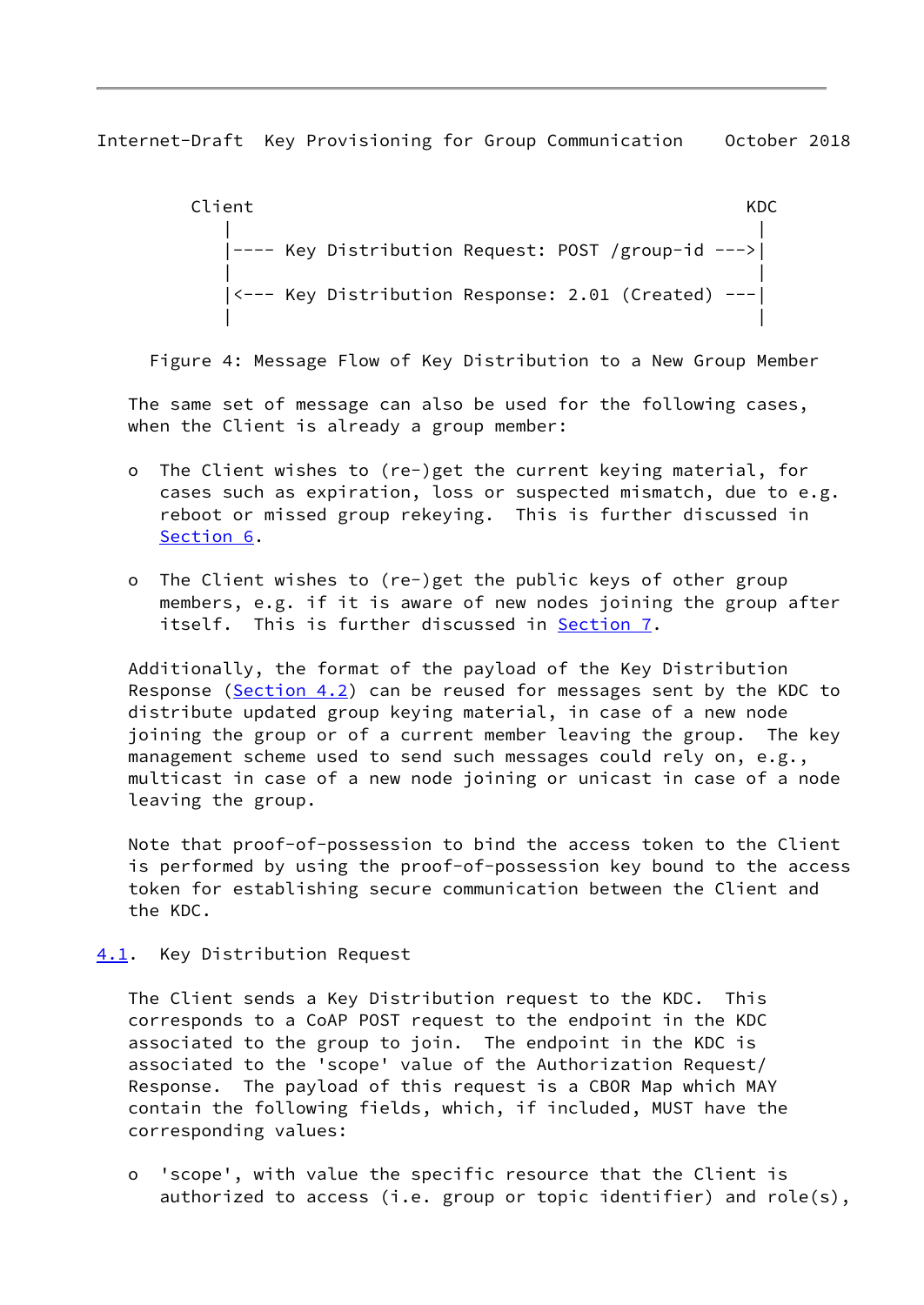encoded as in [Section 3.1](#page-6-0).

<span id="page-10-1"></span>Internet-Draft Key Provisioning for Group Communication October 2018

- o 'get\_pub\_keys', if the Client wishes to receive the public keys of the other nodes in the group from the KDC. The value is an empty CBOR Array. This parameter may be present if the KDC stores the public keys of the nodes in the group and distributes them to the Client; it is useless to have here if the set of public keys of the members of the group is known in another way, e.g. it was provided by the AS.
- o 'client\_cred', with value the public key or certificate of the Client. If the KDC is managing (collecting from/distributing to the Client) the public keys of the group members, this field contains the public key of the Client.
- o 'pub\_keys\_repos', can be present if a certificate is present in the 'client cred' field, with value a list of public key repositories storing the certificate of the Client.
- <span id="page-10-0"></span>[4.2](#page-10-0). Key Distribution Response

 The KDC verifies the access token and, if verification succeeds, sends a Key Distribution success Response to the Client. This corresponds to a 2.01 Created message. The payload of this response is a CBOR Map which MUST contain the following fields:

- o 'key', used to send the keying material to the Client, as a COSE\_Key ([\[RFC8152](https://datatracker.ietf.org/doc/pdf/rfc8152)]) containing the following parameters:
	- \* 'kty', as defined in [[RFC8152\]](https://datatracker.ietf.org/doc/pdf/rfc8152).
	- \* 'k', as defined in [\[RFC8152](https://datatracker.ietf.org/doc/pdf/rfc8152)].
	- \* 'exp' (optionally), as defined below. This parameter is RECOMMENDED to be included in the COSE\_Key. If omitted, the authorization server SHOULD provide the expiration time via other means or document the default value.
	- \* 'alg' (optionally), as defined in [\[RFC8152](https://datatracker.ietf.org/doc/pdf/rfc8152)].
	- \* 'kid' (optionally), as defined in [\[RFC8152](https://datatracker.ietf.org/doc/pdf/rfc8152)].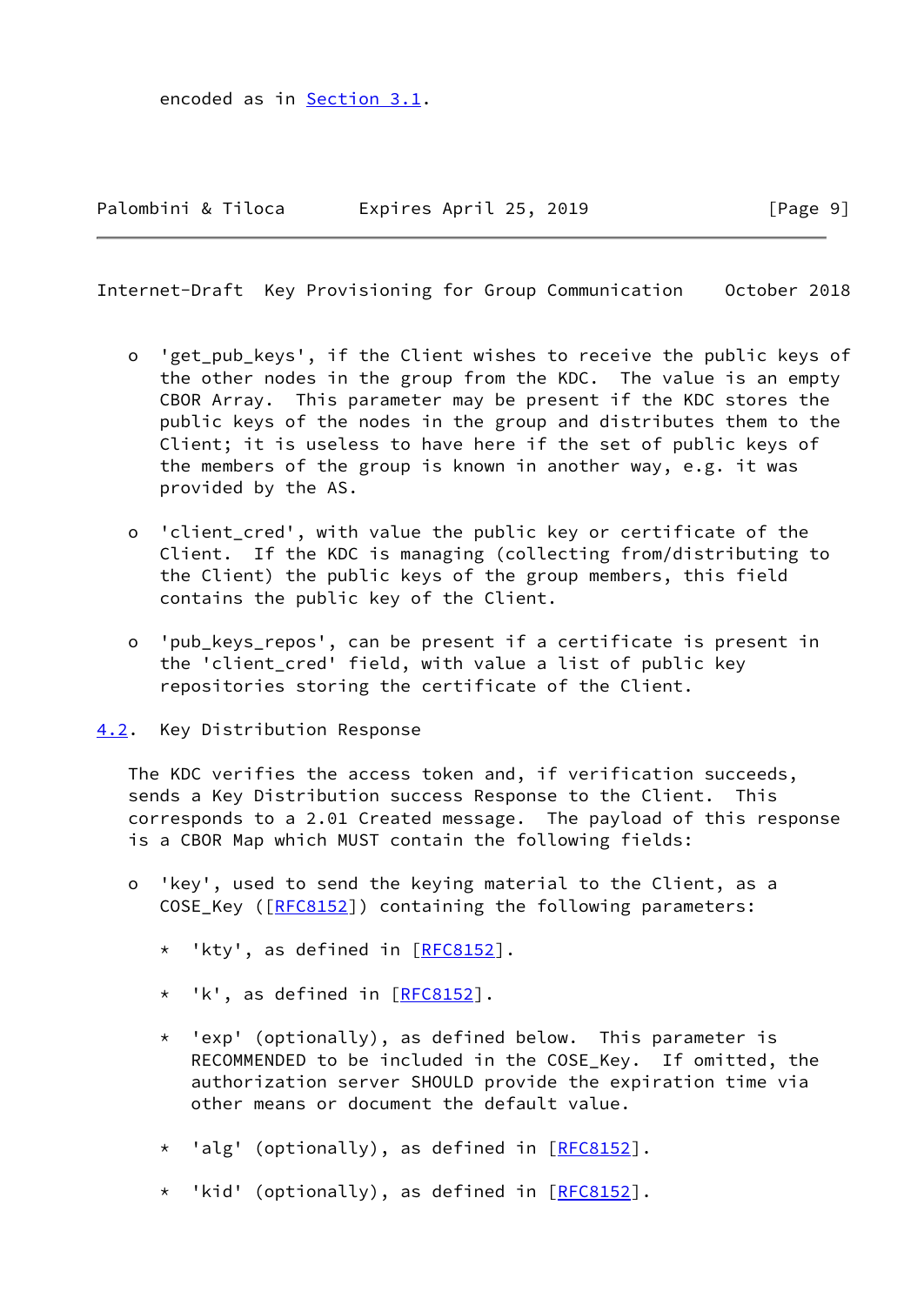- \* 'base iv' (optionally), as defined in [\[RFC8152](https://datatracker.ietf.org/doc/pdf/rfc8152)].
- \* 'clientID' (optionally), as defined in [[I-D.ietf-ace-oscore-profile](#page-17-4)].
- \* 'serverID' (optionally), as defined in [[I-D.ietf-ace-oscore-profile](#page-17-4)].

| Palombini & Tiloca | Expires April 25, 2019 | [Page 10] |
|--------------------|------------------------|-----------|
|--------------------|------------------------|-----------|

- \* 'kdf' (optionally), as defined in [[I-D.ietf-ace-oscore-profile](#page-17-4)].
- \* 'slt' (optionally), as defined in [[I-D.ietf-ace-oscore-profile](#page-17-4)].
- \* 'cs\_alg' (optionally), containing the algorithm value to countersign the message, taken from Table 5 and 6 of [[RFC8152\]](https://datatracker.ietf.org/doc/pdf/rfc8152).

 The parameter 'exp' identifies the expiration time in seconds after which the COSE Key is not valid anymore for secure communication in the group. A summary of 'exp' can be found in Figure 5.

| Name |     | Label   CBOR Type                      | Value<br>Registry                | Description                   |
|------|-----|----------------------------------------|----------------------------------|-------------------------------|
| exp  | TBD | Integer or<br>floating-point<br>number | COSE Key<br>Common<br>Parameters | Expiration time<br>in seconds |

Figure 5: COSE Key Common Header Parameter 'exp'

 Optionally, the Key Distribution Response MAY contain the following parameters, which, if included, MUST have the corresponding values:

 o 'pub\_keys', may only be present if 'get\_pub\_keys' was present in the Key Distribution Request; this parameter is a COSE\_KeySet (see [[RFC8152\]](https://datatracker.ietf.org/doc/pdf/rfc8152)), which contains the public keys of all the members of the group.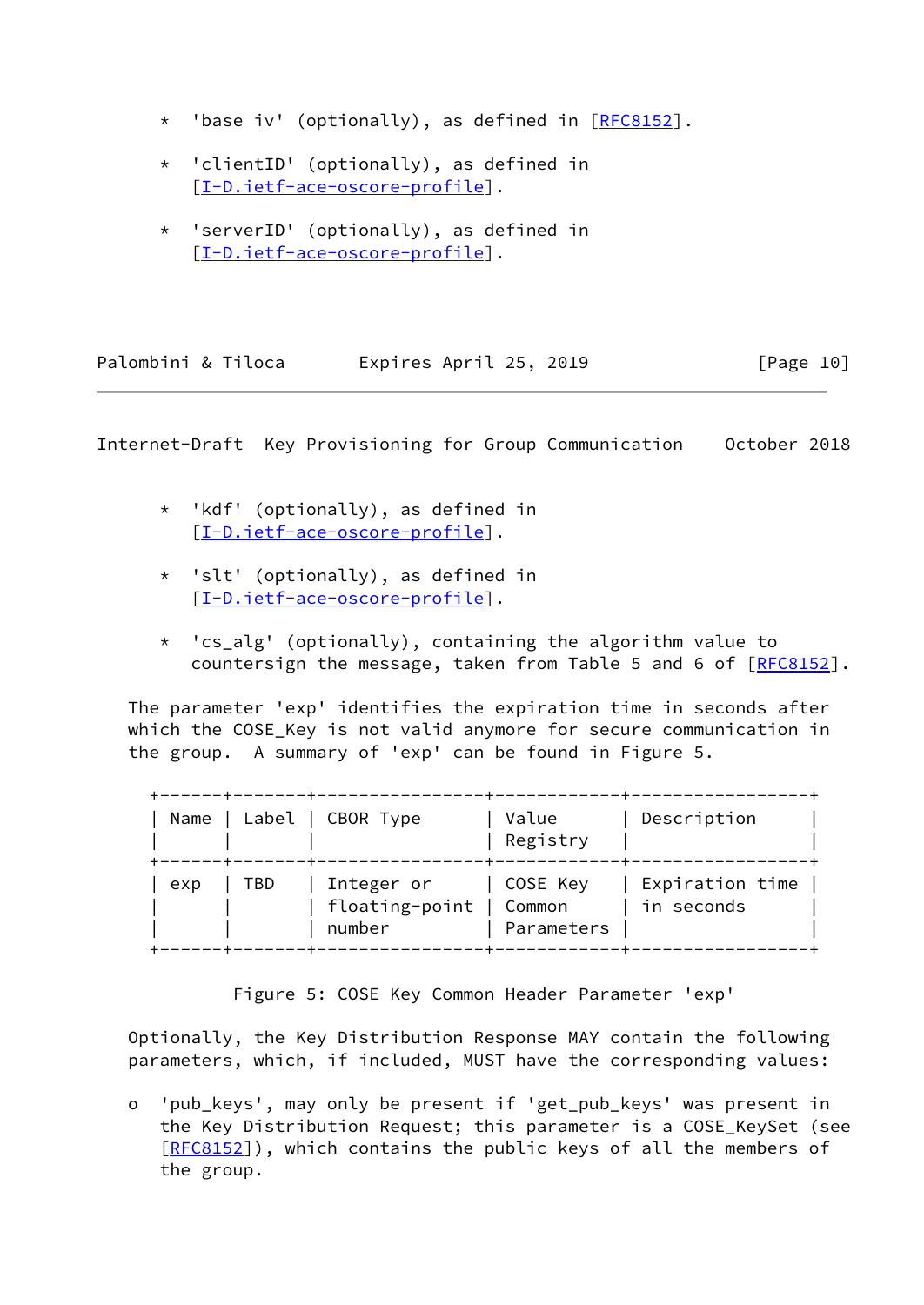- o 'group\_policies', with value a list of parameters indicating how the group handles specific management aspects. This includes, for instance, approaches to achieve synchronization of sequence numbers among group members. The exact format of this parameter is specific to the profile.
- o 'mgt key material', with value the administrative keying material to participate in the group rekeying performed by the KDC. The exact format and content depend on the specific rekeying scheme used in the group, which may be specified in the profile.

 Specific profiles need to specify how exactly the keying material is used to protect the group communication.

 If the application requires backward security, the KDC SHALL generate new group keying material and securely distribute it to all the

| Palombini & Tiloca | Expires April 25, 2019 | [Page 11] |
|--------------------|------------------------|-----------|
|--------------------|------------------------|-----------|

<span id="page-12-1"></span>Internet-Draft Key Provisioning for Group Communication October 2018

 current group members, using the message format defined in this section. Application profiles may define alternative message formats.

TBD: define for verification failure

<span id="page-12-0"></span>[5](#page-12-0). Removal of a Node from the Group

 This section describes at a high level how a node can be removed from the group.

 If the application requires forward security, the KDC SHALL generate new group keying material and securely distribute it to all the current group members but the leaving node, using the message format defined in [Section 4.2](#page-10-0). Application profiles may define alternative message formats.

#### <span id="page-12-2"></span>[5.1](#page-12-2). Expired Authorization

 If the node is not authorized anymore, the AS can directly communicate that to the KDC. Alternatively, the access token might have expired. If Token introspection is provided by the AS, the KDC can use it as per Section 5.7 of  $[I-D.iettface-aauth-authz]$ , in order to verify that the access token is still valid.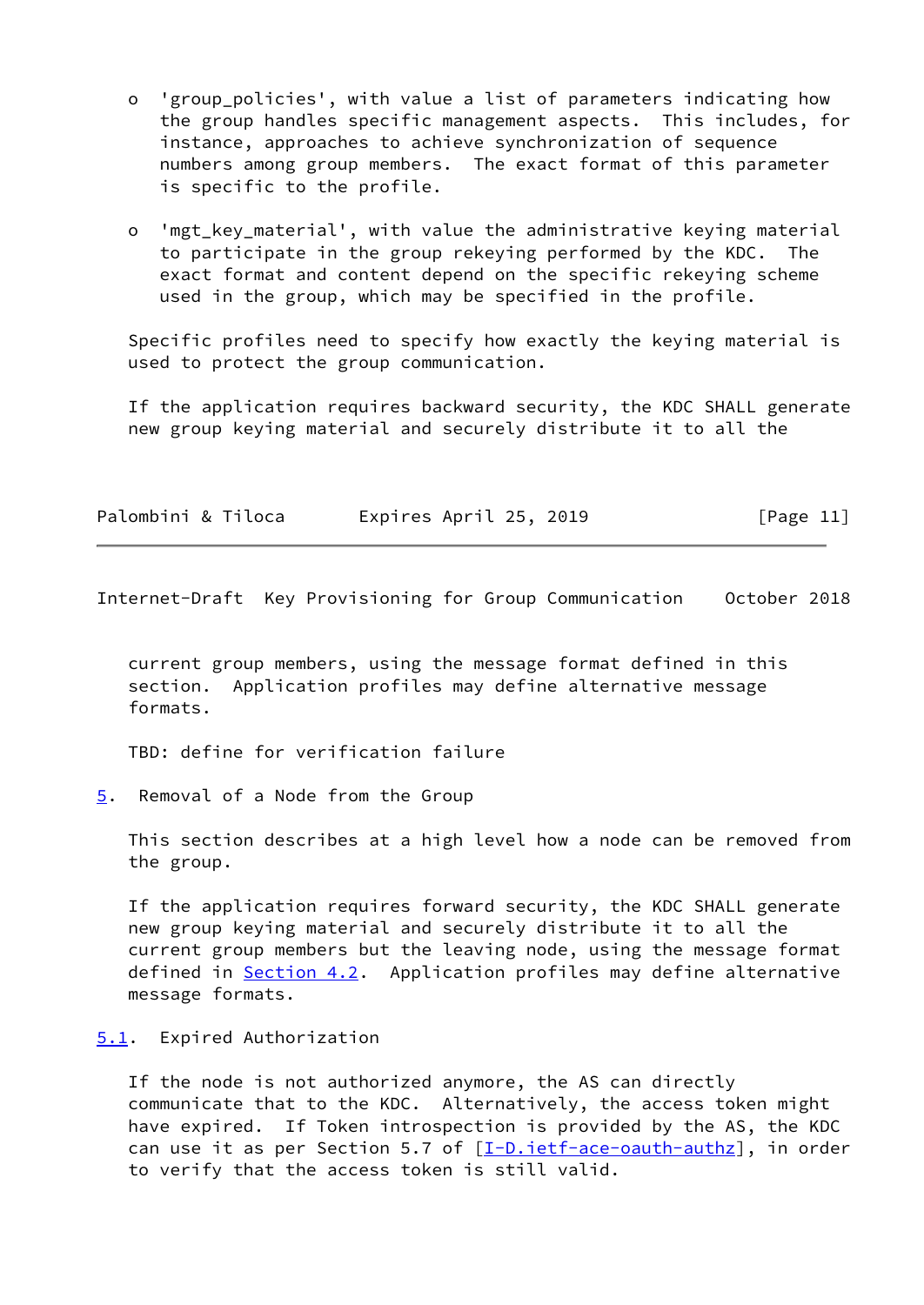Either case, once aware that a node is not authorized anymore, the KDC has to remove the unauthorized node from the list of group members, if the KDC keeps track of that.

<span id="page-13-0"></span>[5.2](#page-13-0). Request to Leave the Group

 A node can actively request to leave the group. In this case, the Client can send a request formatted as follows to the KDC, to abandon the group.

TBD: Format of the message to leave the group

 The KDC should then remove the leaving node from the list of group members, if the KDC keeps track of that.

 Note that, after having left the group, a node may wish to join it again. Then, as long as the node is still authorized to join the group, i.e. it has a still valid access token, it can re-request to join the group directly to the KDC without needing to retrieve a new access token from the AS. This means that the KDC needs to keep track of nodes with valid access tokens, before deleting all information about the leaving node.

| Palombini & Tiloca<br>Expires April 25, 2019 | [Page $12$ ] |
|----------------------------------------------|--------------|
|----------------------------------------------|--------------|

<span id="page-13-2"></span>Internet-Draft Key Provisioning for Group Communication October 2018

<span id="page-13-1"></span>[6](#page-13-1). Retrieval of Updated Keying Material

 A node stops using the group keying material upon its expiration, according to the 'exp' parameter specified in the retained COSE Key. Then, if it wants to continue participating in the group communication, the node has to request new updated keying material to the KDC.

 The Client may perform the same request to the KDC also upon receiving messages from other group members without being able to correctly decrypt them. This may be due to a previous update of the group keying material (rekeying) triggered by the KDC, that the Client was not able to receive or decrypt.

 Note that policies can be set up so that the Client sends a request to the KDC only after a given number of unsuccessfully decrypted incoming messages.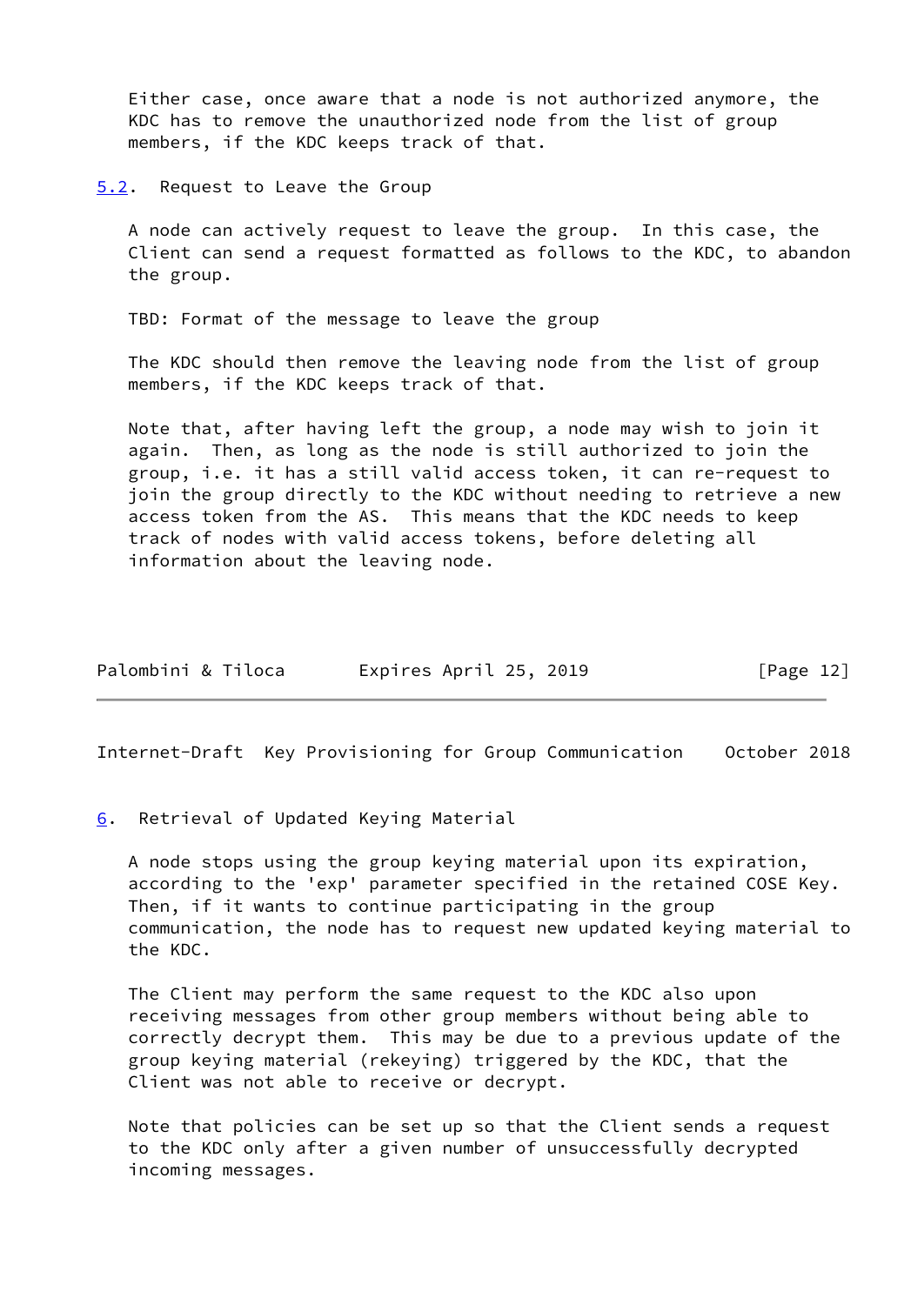#### <span id="page-14-0"></span>[6.1](#page-14-0). Key Re-Distribution Request

 To request a re-distribution of keying material, the Client sends a shortened Key Distribution Request to the KDC ([Section 4.1](#page-9-0)), formatted as follows. The payload MUST contain only the following field:

- o 'scope', which contains only the identifier of the specific group or topic, encoded as in [Section 3.1](#page-6-0). That is, the role field is not present.
- <span id="page-14-1"></span>[6.2](#page-14-1). Key Re-Distribution Response

 The KDC receiving a Key Re-Distribution Request MUST check that it is storing a valid access token from that client for that scope.

TODO: defines error response if it does not have it / is not valid.

 The KDC replies to the Client with a Key Distribution Response containing the 'key' parameter, and optionally 'group\_policies' and 'mgt\_key\_material', as specified in **Section 4.2**. Note that this response might simply re-provide the same keying material currently owned by the Client, if it has not been renewed.

<span id="page-14-2"></span>[7](#page-14-2). Retrieval of Public Keys for Group Members

 In case the KDC maintains the public keys of group members, a node in the group can contact the KDC to request public keys of either all group members or a specified subset, using the messages defined below.

| Palombini & Tiloca | Expires April 25, 2019 | [Page 13] |
|--------------------|------------------------|-----------|
|--------------------|------------------------|-----------|

<span id="page-14-3"></span>Internet-Draft Key Provisioning for Group Communication October 2018

Figure 6 gives an overview of the exchange described above.

 Client KDC | | |---- Public Key Request: POST /group-id --->| | | |<--- Public Key Response: 2.01 (Created) ---| | |

Figure 6: Message Flow of Public Key Request-Response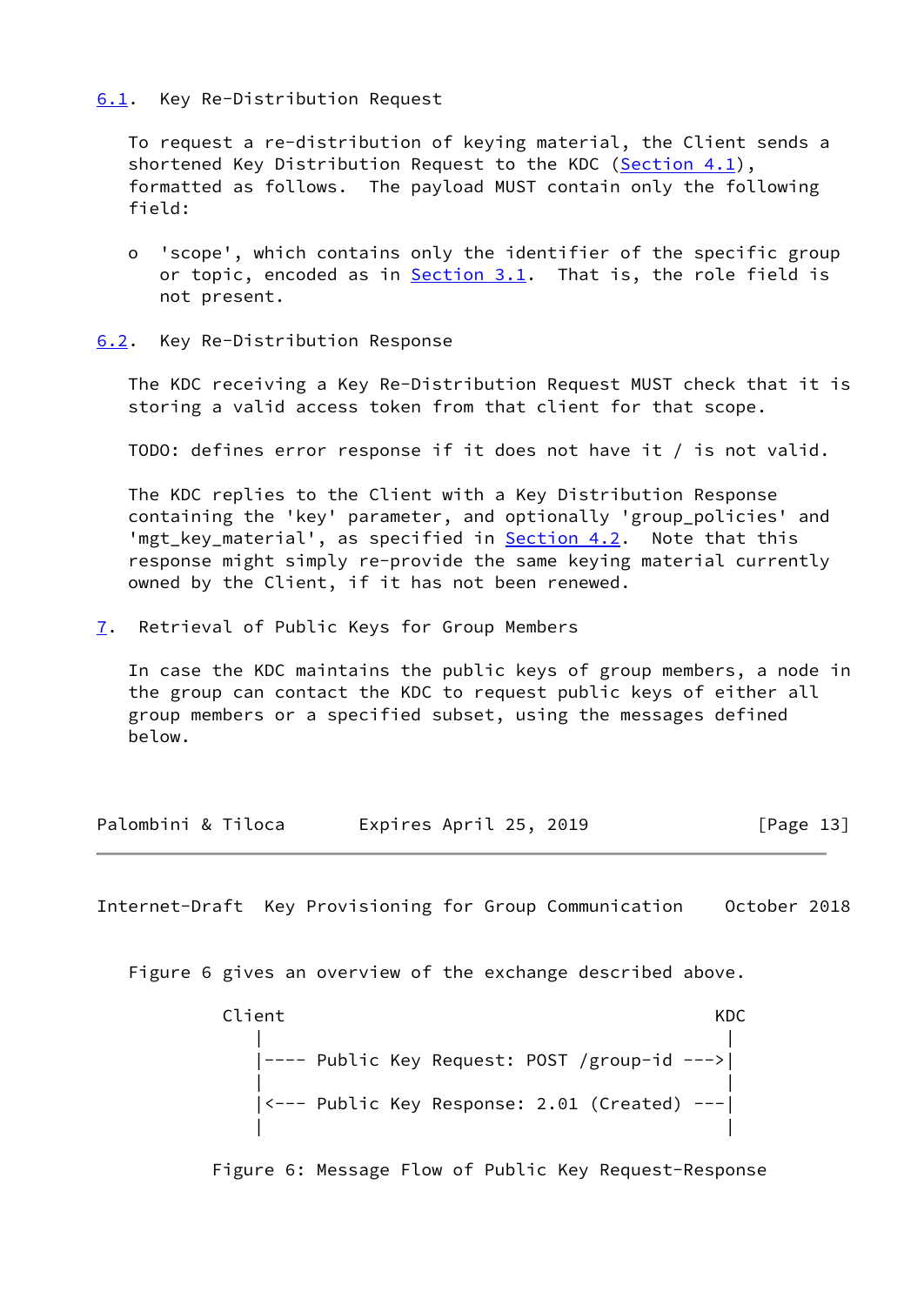Note that these messages can be combined with the Key Re-Distribution messages in  $Section 6$ , to request at the same time the keying material and the public keys. In this case, either a new endpoint at the KDC may be used, or additional information needs to be sent in the request payload, to distinguish these combined messages from the Public Key messages described below, since they would be identical otherwise.

<span id="page-15-0"></span>[7.1](#page-15-0). Public Key Request

 To request public keys, the Client sends a shortened Key Distribution Request to the KDC (Section  $4.1$ ), formatted as follows. The payload of this request MUST contain the following fields:

- o 'get\_pub\_keys', which has as value a CBOR array including either:
	- \* no elements, i.e. an empty array, in order to request the public key of all current group members; or
	- \* N elements, each of which is the identifier of a group member, in order to request the public key of the specified nodes.
- o 'scope', which contains only the identifier of the specific group or topic, encoded as in [Section 3.1](#page-6-0). That is, the role field is not present.
- <span id="page-15-1"></span>[7.2](#page-15-1). Public Key Response

 The KDC replies to the Client with a Key Distribution Response containing only the 'pub\_keys' parameter, as specified in [Section 4.2](#page-10-0). The payload of this response contains the following field:

o 'pub\_keys', which contains either:

| Palombini & Tiloca | Expires April 25, 2019 | [Page 14] |
|--------------------|------------------------|-----------|
|--------------------|------------------------|-----------|

<span id="page-15-2"></span>Internet-Draft Key Provisioning for Group Communication October 2018

 $*$  the public keys of all the members of the group, if the 'get\_pub\_keys' parameter of the Public Key request was an empty array; or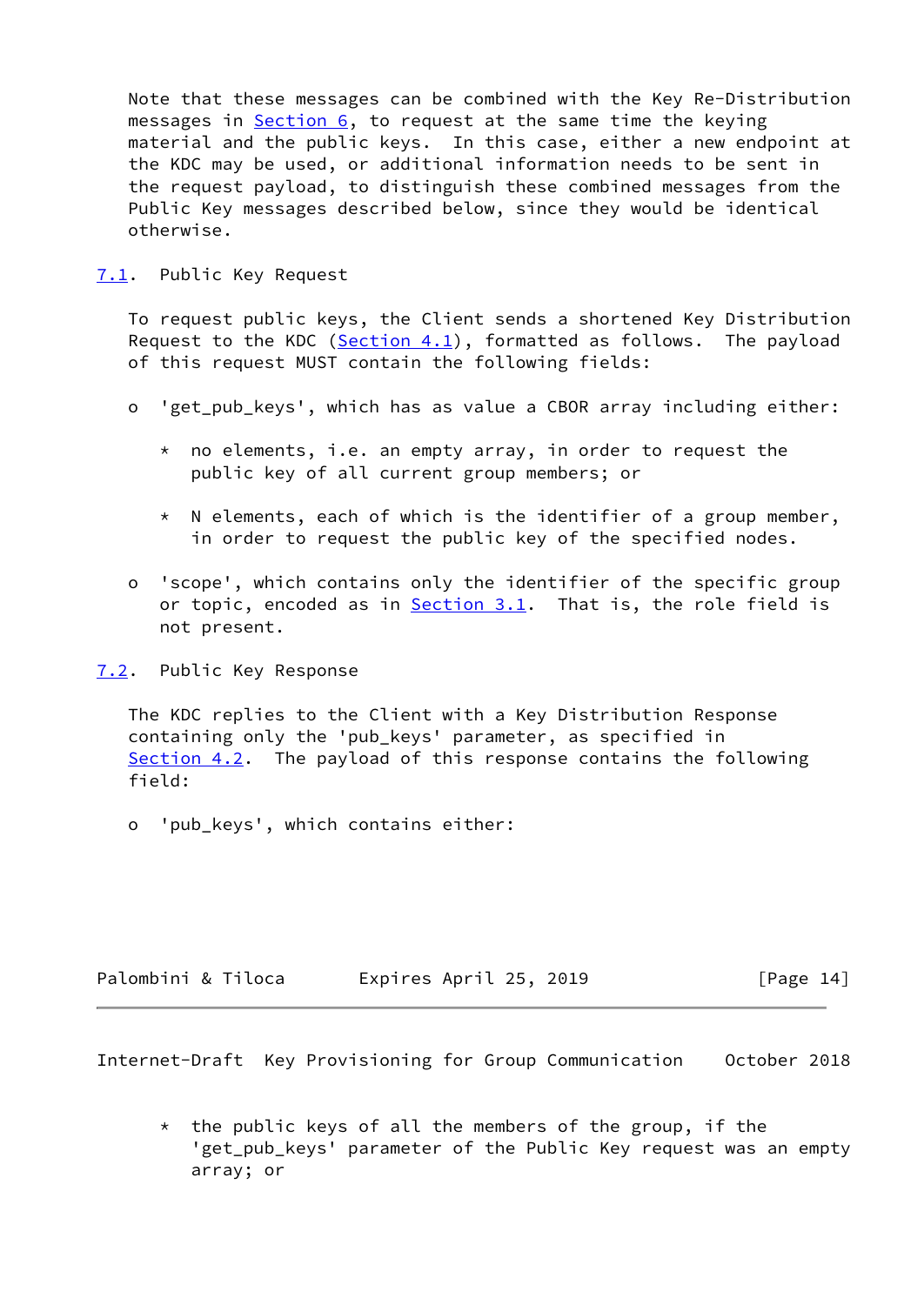$*$  the public keys of the group members with the identifiers specified in the 'get\_pub\_keys' parameter of the Public Key request.

 The KDC ignores possible identifiers included in the 'get\_pub\_keys' parameter of the Public Key request if they are not associated to any current group member.

<span id="page-16-0"></span>[8](#page-16-0). Security Considerations

The KDC must renew the group keying material upon its expiration.

 The KDC should renew the keying material upon group membership change, and should provide it to the current group members through the rekeying scheme used in the group.

<span id="page-16-1"></span>[9](#page-16-1). IANA Considerations

 The following registration is required for the COSE Key Common Parameter Registry specified in Section [16.5 of \[RFC8152\]](https://datatracker.ietf.org/doc/pdf/rfc8152#section-16.5):

- o Name: exp
- o Label: TBD
- o CBOR Type: Integer or floating-point number
- o Value Registry: COSE Key Common Parameters
- o Description: Identifies the expiration time in seconds of the COSE Key
- o Reference: [[this specification]]
- <span id="page-16-2"></span>[10.](#page-16-2) References

<span id="page-16-3"></span>[10.1](#page-16-3). Normative References

<span id="page-16-4"></span>[I-D.ietf-ace-oauth-authz]

 Seitz, L., Selander, G., Wahlstroem, E., Erdtman, S., and H. Tschofenig, "Authentication and Authorization for Constrained Environments (ACE) using the OAuth 2.0 Framework (ACE-OAuth)", [draft-ietf-ace-oauth-authz-16](https://datatracker.ietf.org/doc/pdf/draft-ietf-ace-oauth-authz-16) (work in progress), October 2018.

| Palombini & Tiloca | Expires April 25, 2019 | [Page 15] |
|--------------------|------------------------|-----------|
|--------------------|------------------------|-----------|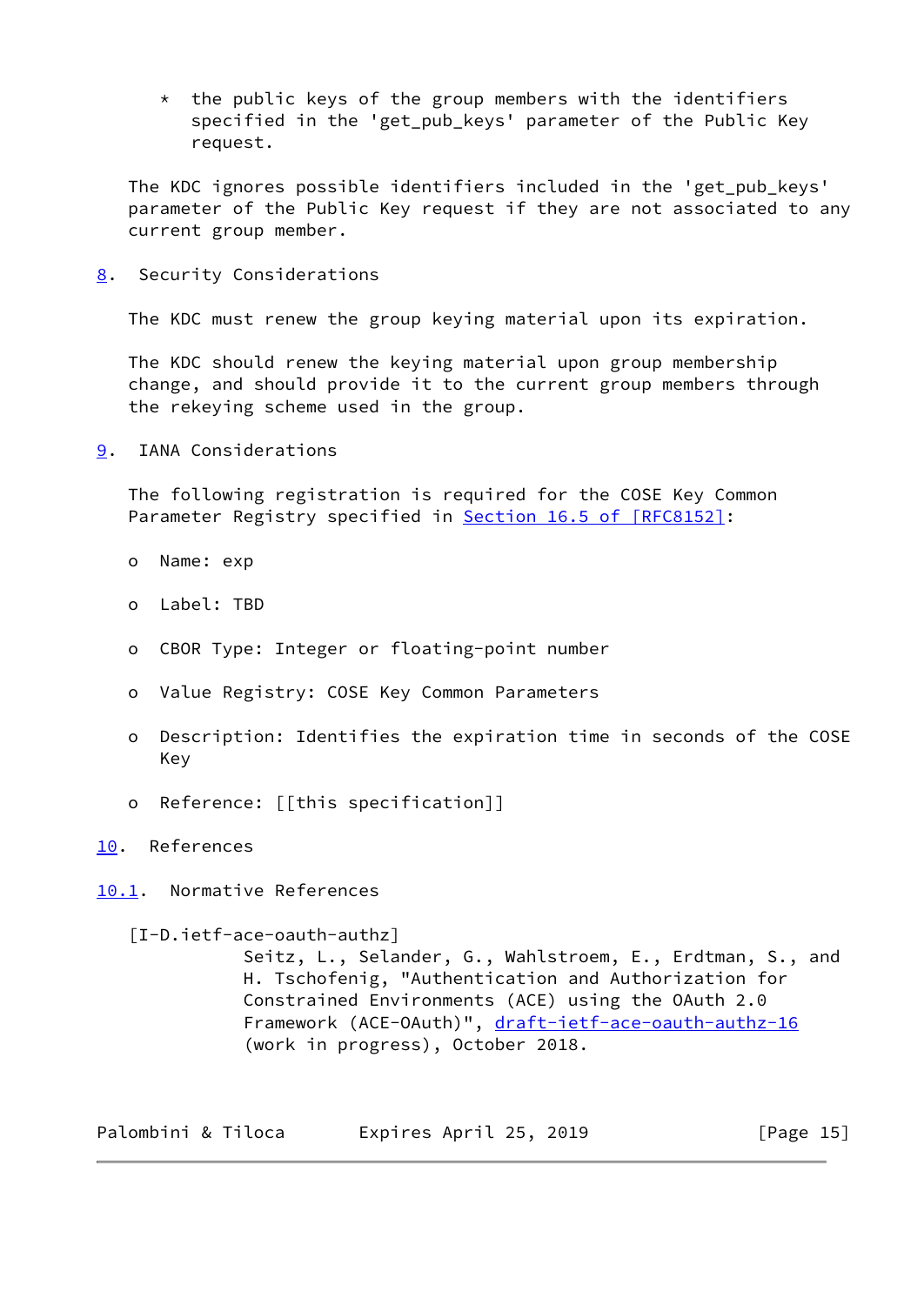<span id="page-17-3"></span><span id="page-17-1"></span>[I-D.ietf-ace-oauth-params]

 Seitz, L., "Additional OAuth Parameters for Authorization in Constrained Environments (ACE)", [draft-ietf-ace-oauth](https://datatracker.ietf.org/doc/pdf/draft-ietf-ace-oauth-params-00) [params-00](https://datatracker.ietf.org/doc/pdf/draft-ietf-ace-oauth-params-00) (work in progress), September 2018.

<span id="page-17-4"></span>[I-D.ietf-ace-oscore-profile]

 Palombini, F., Seitz, L., Selander, G., and M. Gunnarsson, "OSCORE profile of the Authentication and Authorization for Constrained Environments Framework", [draft-ietf-ace](https://datatracker.ietf.org/doc/pdf/draft-ietf-ace-oscore-profile-04) [oscore-profile-04](https://datatracker.ietf.org/doc/pdf/draft-ietf-ace-oscore-profile-04) (work in progress), October 2018.

- [RFC2119] Bradner, S., "Key words for use in RFCs to Indicate Requirement Levels", [BCP 14](https://datatracker.ietf.org/doc/pdf/bcp14), [RFC 2119](https://datatracker.ietf.org/doc/pdf/rfc2119), DOI 10.17487/RFC2119, March 1997, <[https://www.rfc-editor.org/info/rfc2119>](https://www.rfc-editor.org/info/rfc2119).
- [RFC8152] Schaad, J., "CBOR Object Signing and Encryption (COSE)", [RFC 8152,](https://datatracker.ietf.org/doc/pdf/rfc8152) DOI 10.17487/RFC8152, July 2017, <[https://www.rfc-editor.org/info/rfc8152>](https://www.rfc-editor.org/info/rfc8152).
- <span id="page-17-0"></span>[10.2](#page-17-0). Informative References

<span id="page-17-2"></span>[I-D.ietf-core-coap-pubsub]

 Koster, M., Keranen, A., and J. Jimenez, "Publish- Subscribe Broker for the Constrained Application Protocol (CoAP)", [draft-ietf-core-coap-pubsub-05](https://datatracker.ietf.org/doc/pdf/draft-ietf-core-coap-pubsub-05) (work in progress), July 2018.

- [RFC2093] Harney, H. and C. Muckenhirn, "Group Key Management Protocol (GKMP) Specification", [RFC 2093,](https://datatracker.ietf.org/doc/pdf/rfc2093) DOI 10.17487/RFC2093, July 1997, <[https://www.rfc-editor.org/info/rfc2093>](https://www.rfc-editor.org/info/rfc2093).
- [RFC2094] Harney, H. and C. Muckenhirn, "Group Key Management Protocol (GKMP) Architecture", [RFC 2094](https://datatracker.ietf.org/doc/pdf/rfc2094), DOI 10.17487/RFC2094, July 1997, <[https://www.rfc-editor.org/info/rfc2094>](https://www.rfc-editor.org/info/rfc2094).
- [RFC2627] Wallner, D., Harder, E., and R. Agee, "Key Management for Multicast: Issues and Architectures", [RFC 2627](https://datatracker.ietf.org/doc/pdf/rfc2627), DOI 10.17487/RFC2627, June 1999, <[https://www.rfc-editor.org/info/rfc2627>](https://www.rfc-editor.org/info/rfc2627).
- [RFC7390] Rahman, A., Ed. and E. Dijk, Ed., "Group Communication for the Constrained Application Protocol (CoAP)", [RFC 7390](https://datatracker.ietf.org/doc/pdf/rfc7390), DOI 10.17487/RFC7390, October 2014, <[https://www.rfc-editor.org/info/rfc7390>](https://www.rfc-editor.org/info/rfc7390).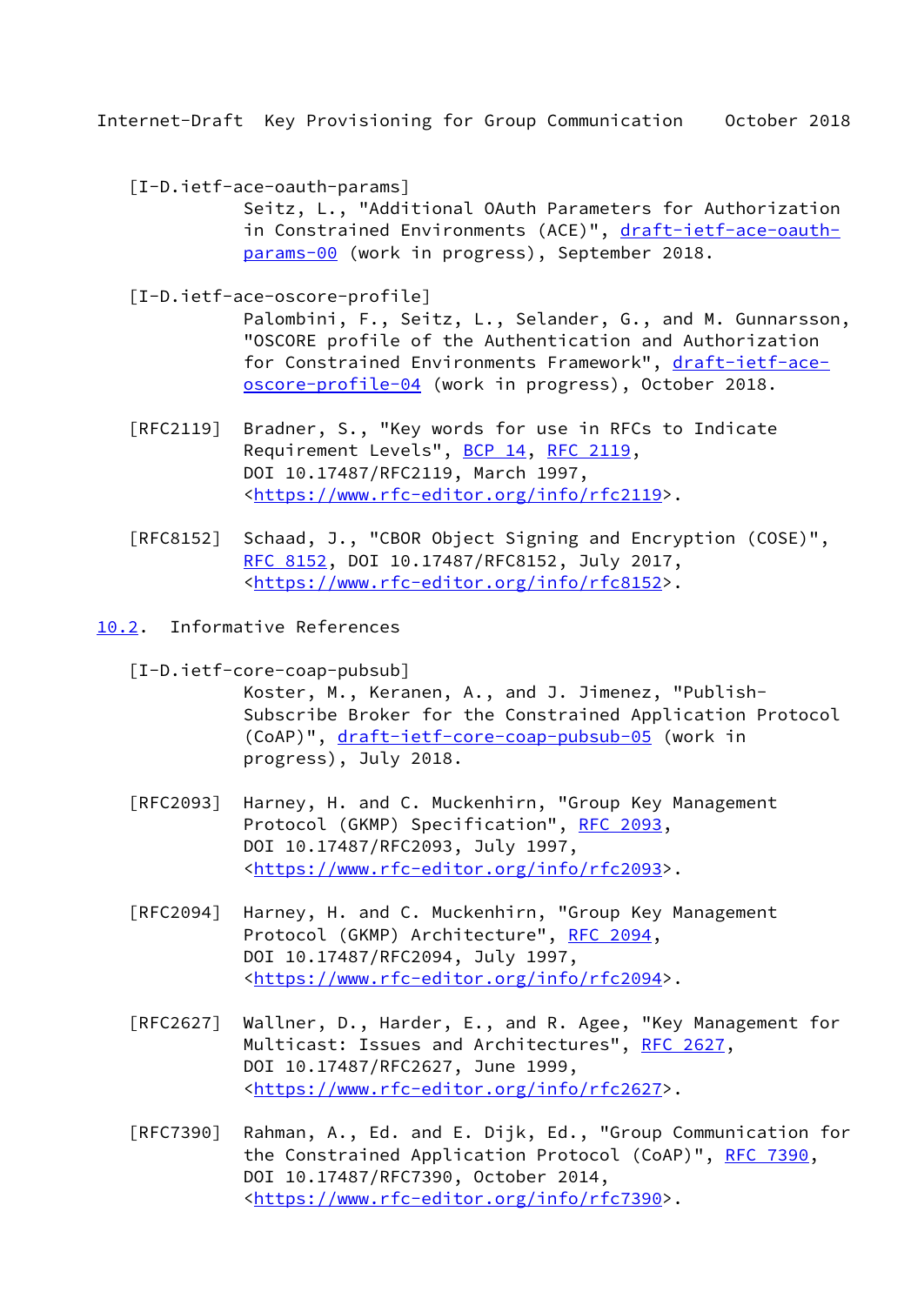<span id="page-18-0"></span>Acknowledgments

 The following individuals were helpful in shaping this document: Ben Kaduk, John Mattsson, Jim Schaad, Ludwig Seitz, Goeran Selander and Peter van der Stok.

 The work on this document has been partly supported by the EIT- Digital High Impact Initiative ACTIVE.

Authors' Addresses

 Francesca Palombini Ericsson AB Torshamnsgatan 23 Kista SE-16440 Stockholm Sweden

Email: francesca.palombini@ericsson.com

 Marco Tiloca RISE AB Isafjordsgatan 22 Kista SE-16440 Stockholm Sweden

Email: marco.tiloca@ri.se